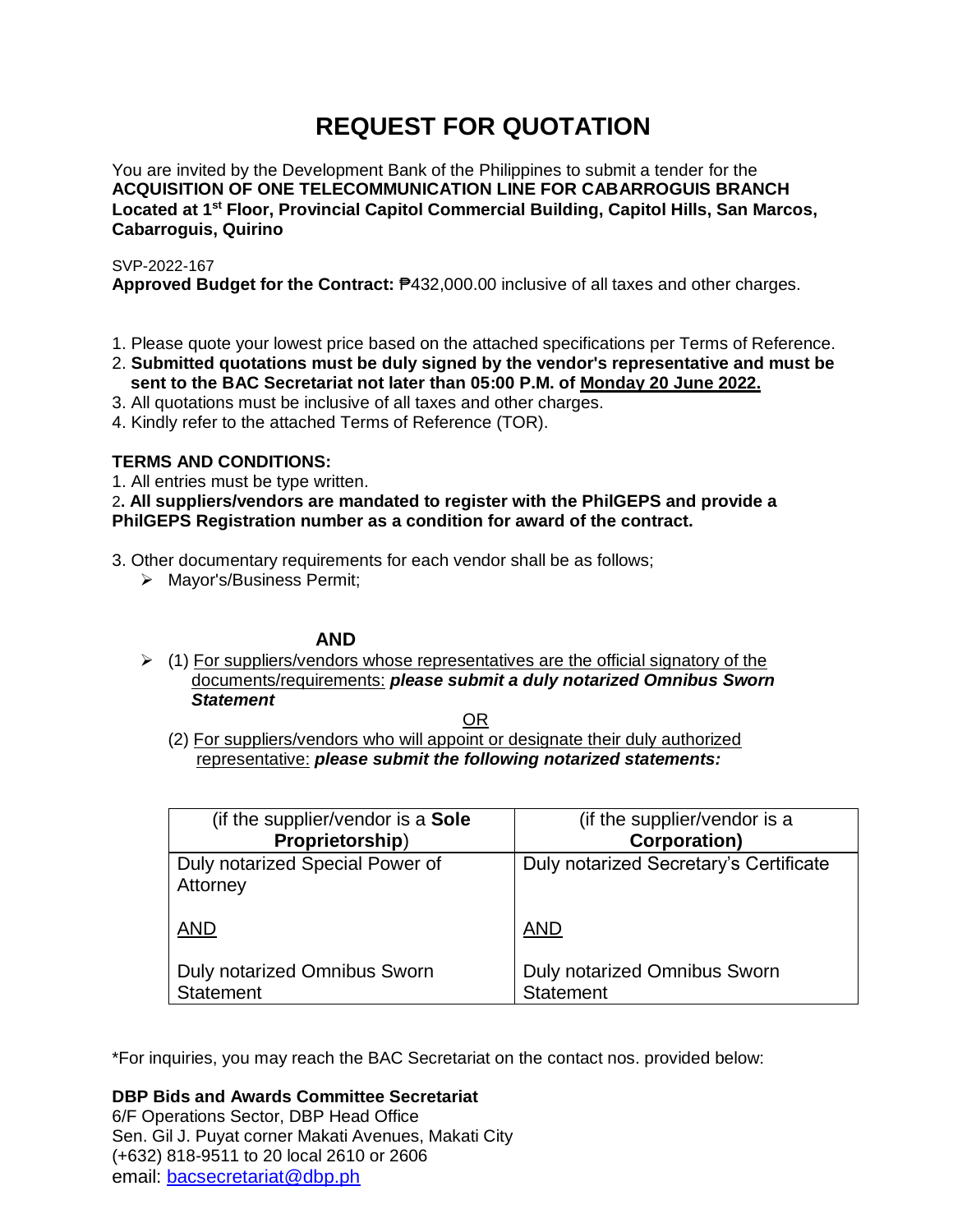#### **Annex A**

## ACQUISITION OF NEW, ADDITIONAL AND/OR REPLACEMENT TELECOMMUNICATION LINE/CONNECTIVITY SERVICE FOR THE DEVELOPMENT BANK OF THE PHILIPPINES (DBP)-**CABARROGUIS BRANCH \**

## APPROVED BUDGET FOR THE CONTRACT: Telco A: Php 432,000.00 Telco B: Php 432,000.00

#### **TECHNICAL SPECIFICATIONS**

#### **A. BACKGROUND**

The telecommunication connectivity service (line) is for the connection of DBP online systems, services and facilities in any of the following DBP remote sites:

- A.1. Branch Office, including:
	- A.1.a. Lending Center
	- A.1.b. Cash Center
	- A.1.c. Branch-Lite Unit
- A.2. Automated Teller Machine (ATM)

#### **B. OBJECTIVE**

To acquire stable, reliable and secure telecommunication connectivity/line service to link DBP remote sites to the Head Office from an authorized and qualified telecommunication service provider (Telco).

## C. COVERAGE OF THE CONTRACT

The contract will be for a one (1) year period starting from date of acceptance of service with the option for automatic renewal.

#### **D. MINIMUM SPECIFICATIONS**

- D.1. Connectivity/Line Service Availability
	- > The minimum availability of service is 99.6%.
- D.2. Connectivity/Line Specifications
- D.2.a. Branch Office ☑
	- D.2.a.i. Wired MPLS/VPN, Radio Last Mile with minimum of 10 Mbps, bandwidth
	- D.2.a.ii. Inclusive network equipment, such as router and or router/modem, must not be on End-of-Life/End-of-Support status within the contract period
	- D.2.a.iii. Router must support GRE/mGRE tunneling and IP Security (ex. dynamic VPN) and SNMP
	- D.2.a.iv. DBP shall have the full access of the router
	- D.2.a.v. Provide near real time and historical link monitoring
- D.2.b. ATM Wired П
	- D.2.b.i. VPN connection at least 128 Kbps via MPLS
	- D.2.b.ii. Inclusive network equipment, such as router and or router/modem, must not be on End-of-Life/End-of-Support status within the contract period
	- D.2.b.iii. Support GRE tunneling and SNMP
	- D.2.b.iv. Provide near real time and historical link monitoring

Page 1 of 4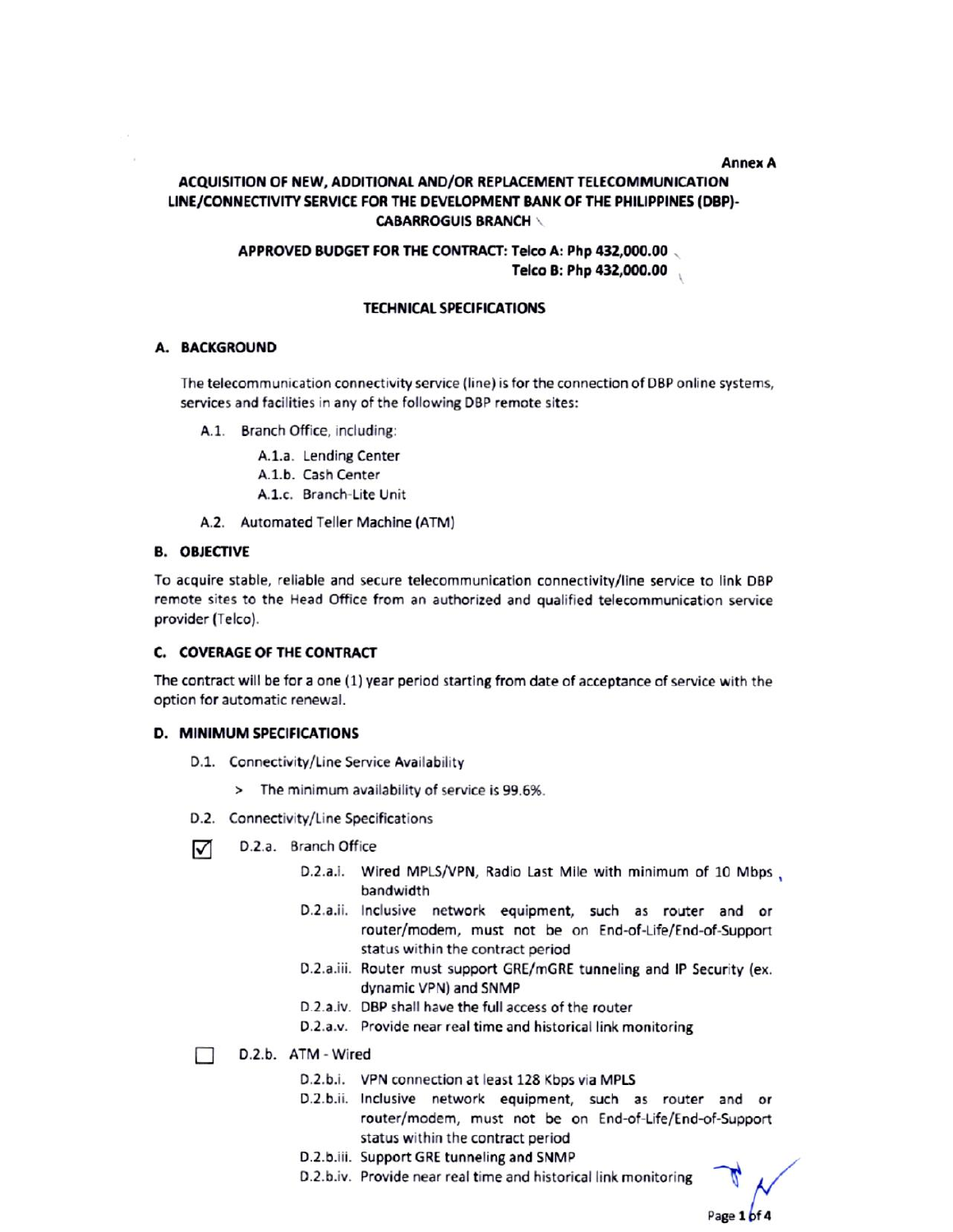ACQUISITION OF NEW, ADDITIONAL AND JOR REPLACEMENT OF TELECOMMUNICATION. LINE/ CONNECTIVITY SERVICE FOR THE DEVELOPMENT BANK OF THE PHILIPPINES (DBP)

- $\Box$  D.2.c. ATM Wireless
	- D.2.c.i. Provide data transmission function by public GPRS/ GSM network or higher
	- D.2.a.vii. Inclusive network equipment, such as router and or router/modem, must not be on End-of-Life/End-of-Support status within the contract period
	- D.2.c.ii. Support GRE Tunneling and SNMP
	- D.2.c.iii. Provide GUI access for local and remote management
	- D.2.c.iv. Operate at -30~+75°C temperature
	- D.2.c.v. Has LED status indication
	- D.2.c.vi. Support RJ45 console port
	- D.2.c.vii. Include: 1 power cord, 2 antennas, 1 console cable, 1 set documentation
	- D.2.c.viii. Provide near real time and historical link monitoring.
	- D.2.c.ix. Meet the average latency requirement of not greater than 200ms measured using the Ping utility or any similar mobile applications
	- D.2.c.x. Meet signal requirement of not less than 2 bars measured using mobile or similar devices capable of said measurement
	- D.2.c.xi. DBP shall have full access to the Modem/Router
- D.3. Support Services and Incident Management
	- D.3.a. The Telco shall provide 24 x 7 onsite, telephone and email support. For every service unavailability/downtime reported, the response time shall be within thirty (30) minutes.
	- D.3.b. Upon the occurrence of service unavailability/downtime, the Telco shall:
		- D.3.b.i. Conduct problem isolation/resolution and link restoration activities
		- D.3.b.ii. Notification via electronic mail (E-mail) and telephone within one (1) hour of the occurrence
		- D.3.b.iii. Minimum of twice a day status report to DBP via E-Mail
		- D.3.b.iv. Estimated time of arrival (ETA) if onsite activities required
		- D.3.b.v. Estimated time of resolution (ETR)
		- D.3.b.vi. Root cause
		- D.3.b.vii. Comply with DBP policies on security and confidentiality during support services.
	- D.3.c. The Telco shall submit an incident report stating the reason/s for the outage and detailing the steps undertaken to resolve a particular problem upon DBP's request.
- D.4. Service Performance Review
	- > The Telco shall conduct a performance review session at least once every quarter of a year

#### E. TELECOMMUNICATION CONNECTIVITY/LINE REQUIREMENT CLASSIFICATION

The primary objective of the following provisions is to have multiple Telcos per site, providing service redundancy, high availability and avoiding single point of failure.

- **College** E.1. New Telecommunication Line Requirement
	- E.1.a. Covered Sites

Page 2 of 4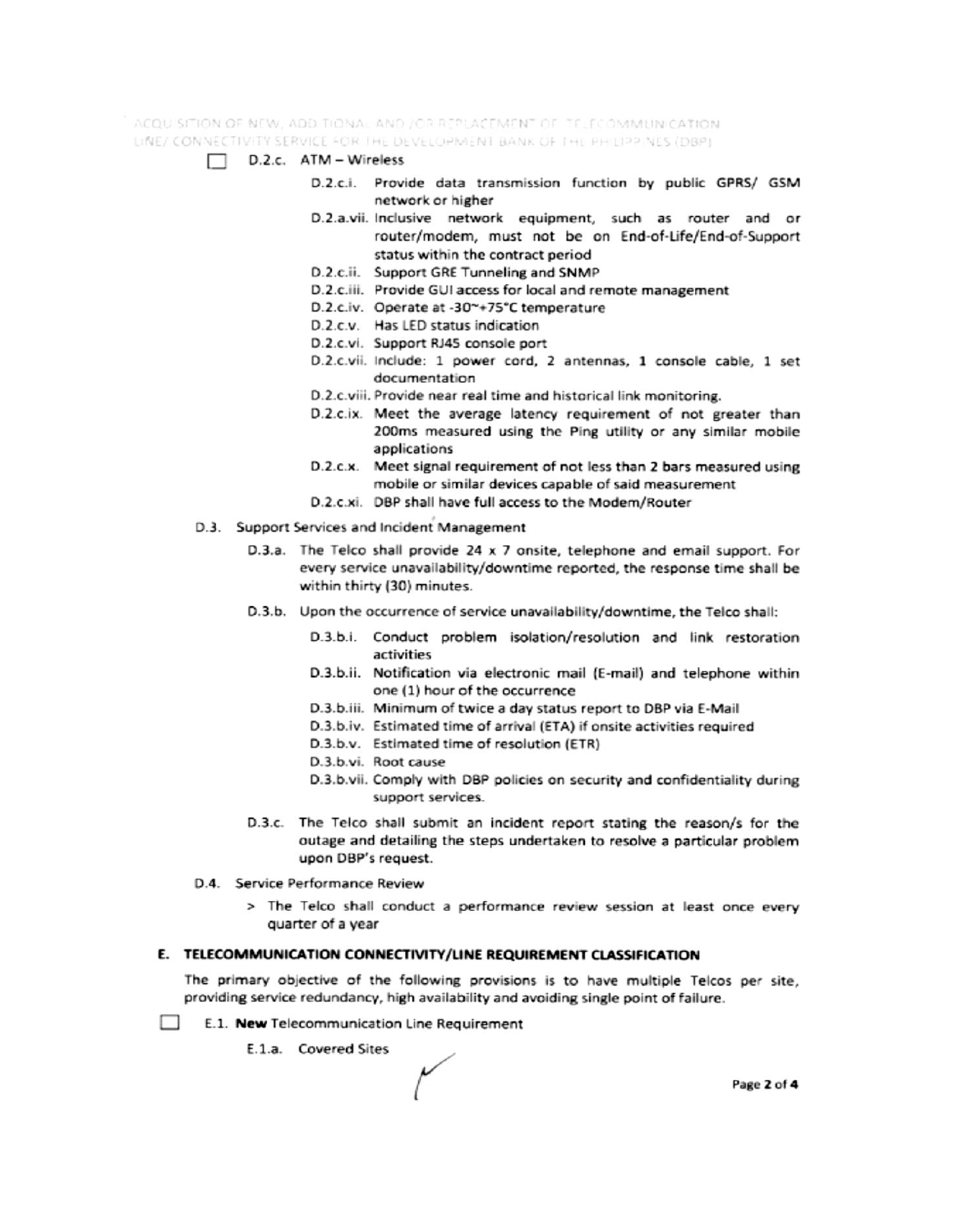ACQUISITION OF NEW, ADDITIONAL AND /OR REPLACEMENT OF TELECOMMUNICATION LINE/ CONNECTIVITY SERVICE FOR THE DEVELOPMENT BANK OF THE PHILIPPINES (DBP)

#### > New remotes sites

#### E.1.b. Telco Selection Criteria

- > Telecommunication Line for Branch Office
	- E.1.b.i. Two (2) different Telcos (Telco A and Telco B) shall be selected
	- E.1.b.ii. Telco A is the lowest (winning) provider
	- E.1.b.iii. Telco B is the second lowest provider
- > Telecommunication Line for Additional ATM Facility of a Branch Office
	- E.1.b.iv. The Telco must be different from the one which has the majority or most of the telecommunication connectivity services provided for the ATM/s of that Branch Office

#### E.2. Additional Telecommunication Line Requirement

- E.2.a. Covered Sites
	- > For existing sites with existing telecommunication line/s
- E.2.b. Telco Exception
	- > The Telco/s of the existing line/s servicing the site shall not be invited and will not be allowed to participate

#### √ E.3. Replacement Telecommunication Line Requirement

- E.3.a. Covered Sites
	- > For existing sites with existing telecommunication line/s
- E.3.b. Telco Exception
	- E.3.b.i. For Telco Redundancy Replacement
		- > The Telco of the existing line/s servicing the site including the one to be replaced shall not be invited and will not be allowed to participate
	- E.3.b.ii. Replacement for the Purpose of Telecommunication Line Capacity (Bandwidth) Upgrade
		- > The Telco of the other existing line/s servicing the site (i.e., other than the one to be replaced) shall not be invited and will not be allowed to participate
	- E.3.b.iii. For Wireless to Wired Facility Replacement
		- > The Telco of the other existing line/s servicing the site (i.e., other than the one to be replaced) shall not be invited and will not be allowed to participate

## F. DISCONTINUANCE OF SERVICE

DBP can opt to discontinue the service within the contract period without pre-termination fee/s, if the Telco provider fails to meet the required minimum availability of service, specified in item D.1, for three (3) consecutive months (3-strike rule)

#### **G. PAYMENT**

The payment shall be in a monthly basis every after the service acceptance.

Ν Page 3 of 4